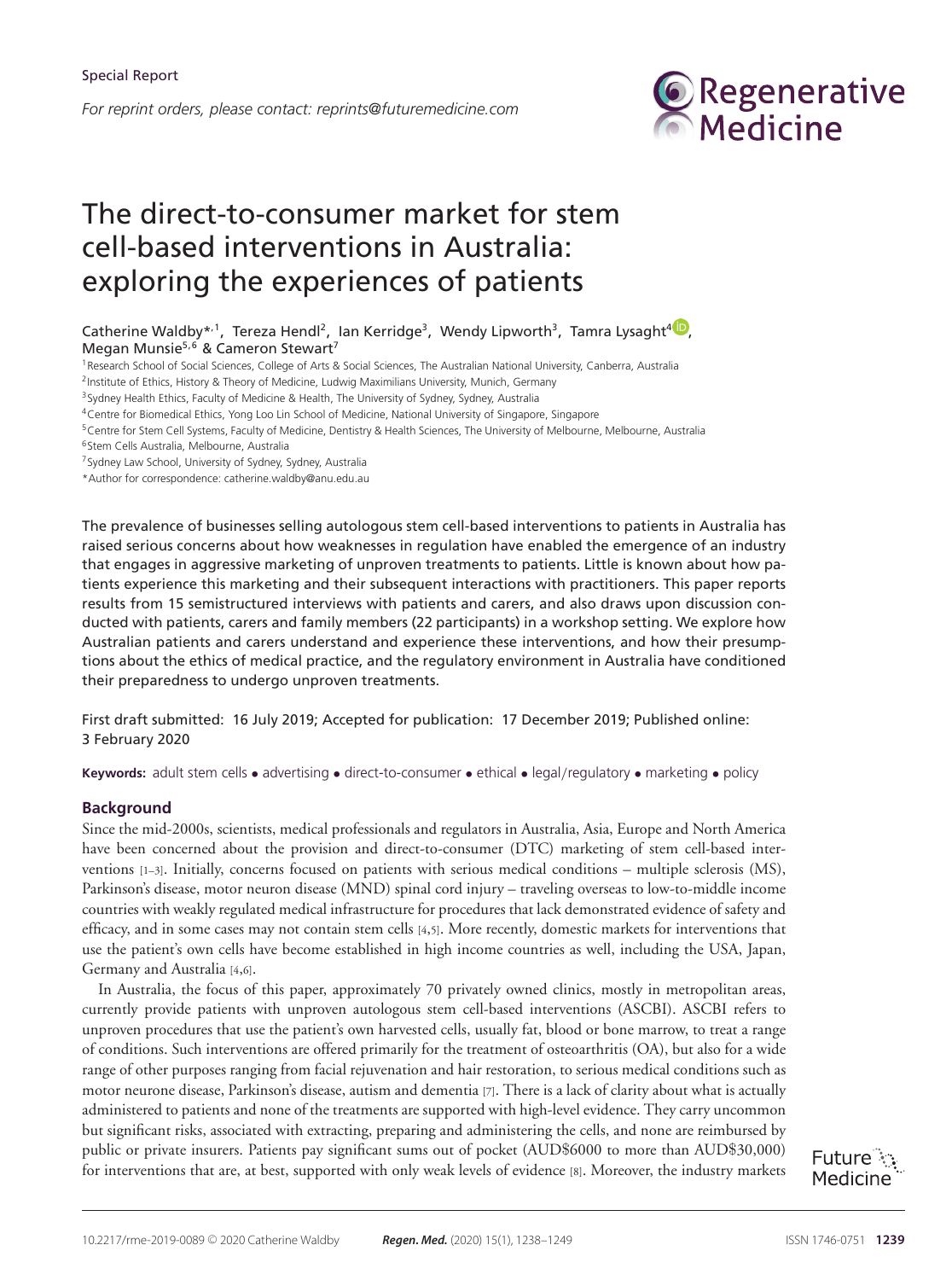these interventions directly and aggressively to patients, in a manner that both exaggerates benefits and underplays risks [7,9].

In this paper, we draw on data from interviews and two workshops with actual and prospective ASCBI patients and their carers, to examine their understandings of and experiences with this industry. As we will show, patients' assumptions and understandings often expose them to risk and direct harm, and make them vulnerable to the direct marketing used by clinics.

# Regulation & regulatory exemptions in Australia

Australia has a universal healthcare system characterized by values of patient care and equity, public health insurance (Medicare), free access to public hospitals and the sequestering of medical practice from frank marketization. These characteristics are articulated in the Health Insurance Act 1973, administrative laws governing public hospitals, and, variously, the Therapeutic Goods Act 1989, the Health Practitioner Regulation National Law 2009 (the National Law, 28), and the Australian Consumer Law*,* which sanction DTC advertising of medicines, set out the professional responsibility of doctors and mandate compliance with codes of conduct which protect patients from financial or other kinds of exploitation and from unsafe treatments.

Nevertheless, the stem cell industry was, until 2018, largely unfettered in Australia, primarily because regulators based their light touch approach on an assumption that autologous cell treatments are low risk. Clinics have been quick to develop business models which strategically exploited this approach. The Therapeutic Goods Administration (TGA) has oversight of supply, import, export, manufacturing and advertising of therapeutics including products derived from human cells and tissues. It takes a risk-based approach to regulation [10]. Since 2011, cellular material that is collected from a patient by a registered medical practitioner, manufactured and administered back to the same patient by the same practitioner, or under their supervision, is not considered a therapeutic good, and hence falls outside the TGA's purview. This exemption for autologous biologicals has meant that physicians have been able to freely offer ASCBI. It has also meant that unproven uses of autologous cells can proceed without being tested in clinical trials or meeting stringent manufacturing standards.

TGA regulations have recently been revised, in response to the rapid growth in stem cell clinics and as evidence of harm has emerged, including one death in Australia and a lengthening list of documented harms internationally [7,11]. After two rounds of public consultation, in 2015 and 2016 the TGA proposed a ban on DTC advertising of autologous cell and tissue products [12]. It also proposed to regulate, under the Biologicals Regulatory Framework, autologous cell and tissue products that are manufactured and used outside an accredited hospital, and that are more than minimally manipulated and/or for nonhomologous use (nonhomologous use refers to cases where the intended use requires the cells to perform a different basic function from their usual role in the tissue of origin). This framework came fully into effect in July 2019, while the ban on advertising came into effect in mid-2018 [8]. The efficacy of the new legislation will depend on its enforcement, however. Other regulatory bodies like the Australian Competition and Consumer Commission which regulates misleading advertising, or the Australian Health Practitioner Regulation Agency which is concerned with practitioner conduct, have exercised little active scrutiny of the sector.

## Literature review

Although the literature commenting on these regulatory anomalies in Australia and internationally is now well developed [4,7,9,13–22], there is little empirical evidence of the way patients themselves, and their carers, understand and experience stem cell therapies and the expectations they have of their regulation. Almost all published fieldwork that directly engages patient perspectives and experience is focused on the matter of international travel to obtain SC interventions, and it is also concerned with a range of stem cell treatment types – embryonic, hematopoietic and foetal – as well as autologous. If we examine this literature, we see that early qualitative studies of stem cell tourism focus primarily on broad characterization of the patient groups and clinic destinations, often drawing on public data like blogs and Twitter feeds [23,24]. Some more recent studies provide richly textured accounts of the reasoning and experience of patients. Such studies report that patients are motivated by an absence of treatment options in their own nations, by a sense of dwindling time available to identify a treatment or cure, and by qualified optimism about their prospects in overseas clinics compared to what they sometimes regarded as deliberate obstruction from their domestic clinicians [25,26].

Only one comprehensive study of Australian stem cell tourism has been carried out [27–29]. Based on interviews with 24 patients and carers who had traveled overseas, and 46 clinicians and stem cell scientists and patients who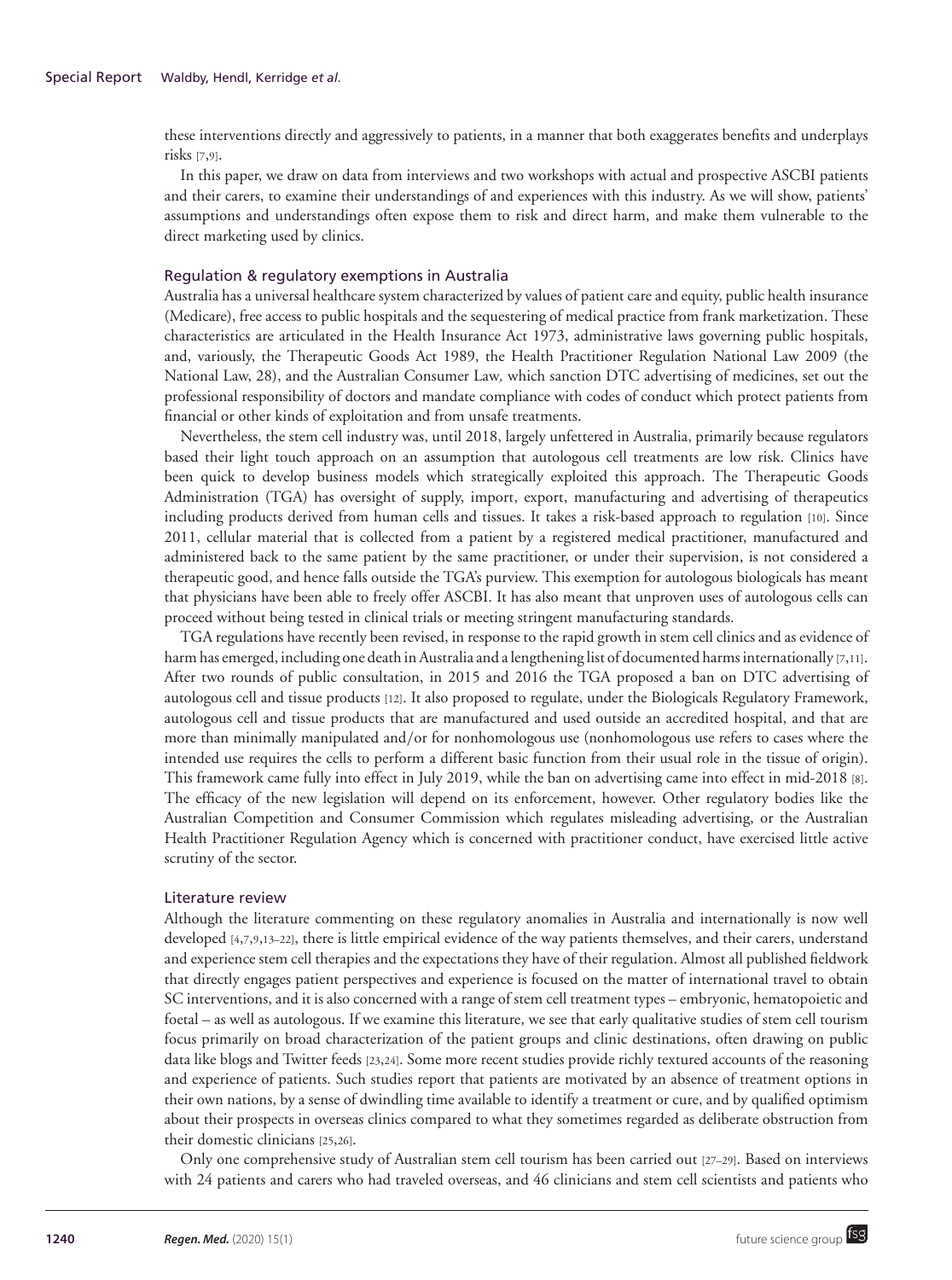had contemplated traveling abroad but elected not to pursue, the study found that patients traveled in order to maintain hope in some degree of improvement for their condition. Patients are neither driven by wild optimism nor by an absence of understandings of possible risks, but by the desire to have some agency in a situation where they and their carers feel they cannot change the trajectory toward deterioration and disability, or indeed death, if they remain within regulated national space. The desire for agency and a sense of autonomy, and to act as a scientific pioneer is also highlighted in two studies that focus on Chinese destinations [30,31]. Each of these studies identify a strong 'right to try' ethic among patients, a sense of both entitlement to access new treatments and a sense of impatience with regulatory systems that prevented access. They felt an ethical imperative and ethical obligation to take control of their own healthcare decision making, and could only do that by traveling to what they regarded as innovative international clinics.

By contrast, there are no published, qualitative studies of patients who access their own domestic markets for ASCBIs that we could identify at time of writing, despite the rapid escalation of such treatments in the USA, Canada and Japan. Although there are important communalities between domestic and transnational patients accessing unproven ASCBI, which we will explore below, there are some signal differences, particularly around attitudes to biomedical and clinical regulation.

# **Methods**

Data for this study were collected as part of the Australia Research Council funded project Regulating Autologous Stem Cell Therapies in Australia' from two workshops with patients, their carers and family members and interviews with patients and their carers. The study was approved by the Human Research Ethics Committee of the University of Sydney. Participants were recruited using an e-advertisement disseminated by grant partner organizations on their websites, via newsletters and emails. For the workshops, participants nominated themselves in response to the advertisement. For the interviews, the study recruited a purposive sample, that is, we selected participants based on the characteristics of the population seeking ASCBIs, and the objectives of the study. We sought a range of disease conditions, although some conditions, for example, MND were difficult to represent due to the seriousness of the disease. We also sought a range of views about ASCBIs, from highly favorable to highly critical. Recruitment was iterative, and the researchers actively discussed ways to balance a range of disease and ASCBI experiences.

Workshops were conducted in November 2016, one in Sydney and one in Melbourne. The workshops were attended by 22 participants (9 men and 13 women). Out of these participants, 16 were patients with conditions including OA and MS, one patient had an unspecified condition for which she needed a lung transplant, and another had a balance disorder. Only one patient disclosed that he had undergone an ASCBI. Six participants were family members accompanying the patients. Prior to the workshops, participants obtained a policy brief with a summary of the legal and clinical aspects of ASCBIs in Australia to provide a basis for further discussion. The workshops were designed to stimulate free debate and participants were not asked to come to an agreement or present any particular positions regarding autologous stem cells. The workshops were chaired by a professional facilitator, participants were asked about their views on autologous stem cells and patient access to these interventions. The workshops were not audio recorded; Investigators took notes documenting major views presented by workshop participants. Note that, in the absence of recorded data, we only draw on the workshop findings as background to the recorded interview data.

Interviews were conducted in early 2017. Out of the 15 interview participants, 10 were women and five were men, with an age range of 32–76 years. Fourteen participants were patients seeking treatment for themselves. Their conditions included predominantly OA and MS. Other conditions included a tear in knee meniscus, an unspecified spinal problem, and a balance disorder. Four had received ASCBI (three in Australia and one in the USA), one was about to undergo an intervention (in Australia) and nine had considered having an ASCBI. One interviewee was a carer for her husband who died of motor neurone disease shortly before the interview. Participants resided in the cities of Sydney, Melbourne and Brisbane, and in rural Victoria. Demographic data was collected, including health condition, gender, age and occupation. Three participants opted to not provide some elements of this information; three omitted their age, and two only provided gender and health condition.

Out of the 15 interviews, four were follow-up interviews and 11 were interviews with participants who did not attend a workshop. The interviews were semistructured, using a standardized questionnaire. All interviewees were asked the same questions, in the same sequence. Semistructured interviews allow the interviewee to respond to interview questions in an open-ended way and may lead to additional topics being covered. They are appropriate for interviews that deal with complex topics and when the researchers seek in depth information [32]. The interview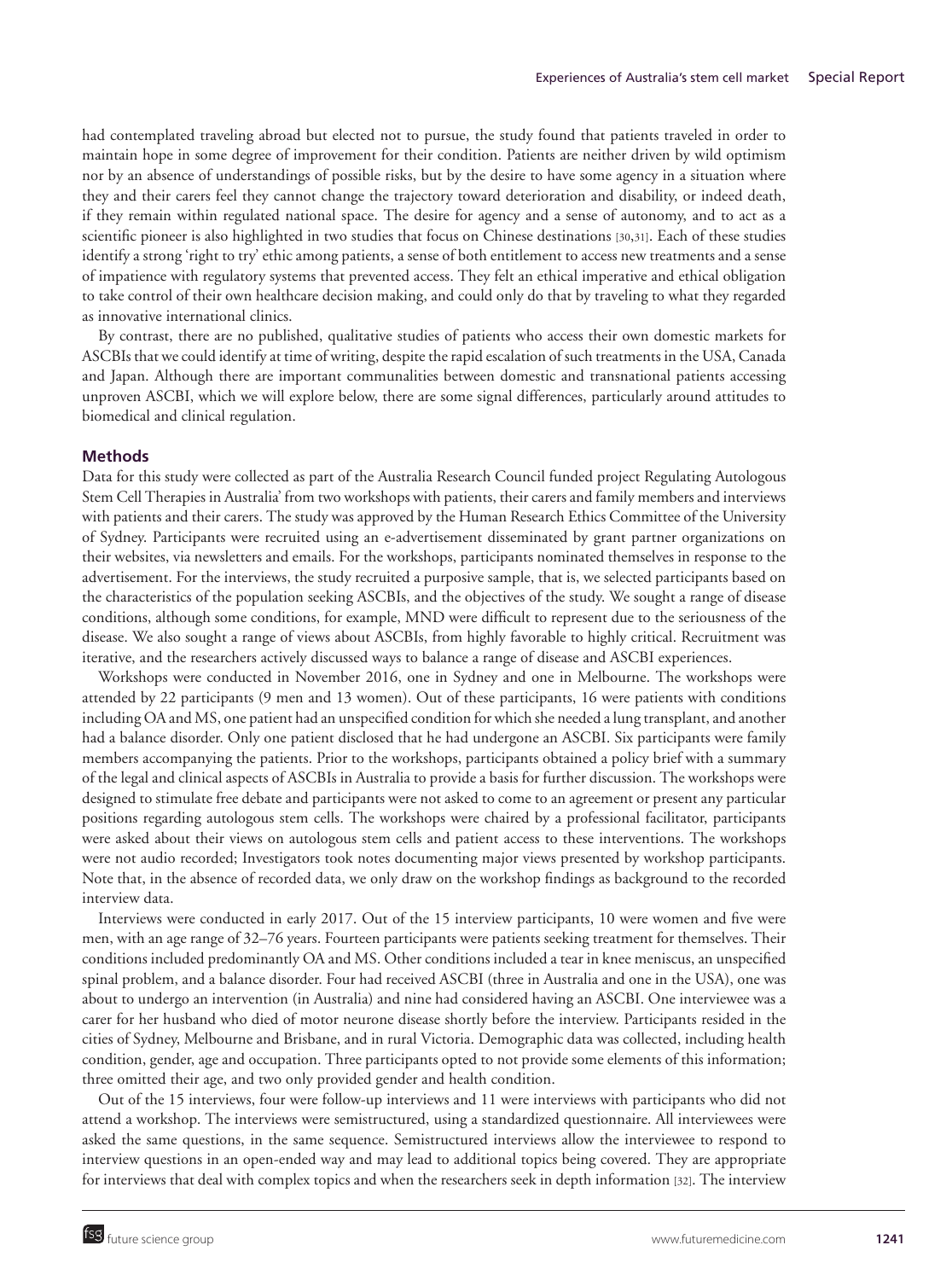format was determined by the interview participant, in order to accommodate their health needs and personal circumstances. They were given three different options (Skype, phone and face-to-face interview) and chose the one most suitable to them and their needs. Twelve were conducted via phone, two via Skype and one face-to-face. One interviewer conducted all the interviews. Participants were asked about their views on and experiences with autologous ASC interventions, their understandings of regulation, presumed benefits and harms involved, and ideal circumstances under which patients should have access to them. Interviews were recorded, transcribed and coded in NViVo. The coder used grounded theory, the comparative approach [33,34]. Grounded theory is a well validated, widely used method of inductive theory building that draws on in depth, qualitative data obtained through purposive sampling, to identify the ways research participants understand their social world. Interviewees are treated as co-constructors of the knowledge generated by research, and the interview is designed to elucidate patterns of discursive reasoning and understanding in depth. The concerns they express and the patterns of individual response across the different questions form the basis of analysis. Hence, the study coded data for the primary themes emphasized and explored by the patients. Coding was verified by the research team.

Data analysis was hence thematic and conducted by the authors.

# **Results**

The data suggest that patients' consideration of and decision to undergo an ASCBI was shaped particularly by four factors: illness experience, disillusion with current medical practice, unrealistic expectations of autologous stem cells and trust in Australian healthcare regulation and clinicians. In what follows we trace this reasoning in detail.

## Illness experience

Patients who took part in the study had conditions at different stages, with various levels of onset, severity and prognosis. Most participants described their symptoms in terms of discomfort and deteriorated health and some patients, particularly those with OA, spoke of experiencing pain. For example, a patient with OA described her illness experience as follows.

"*And I guess as I'm aging, and I have OA in my knees, and I fell over at work and fractured my ankle at the end of last year, and now my ankle isn't very good, even after doing physio, rehab, and . . . Pilates, which I still do. I don't like taking medication, besides which, it only just masks symptoms. It doesn't actually improve the problem.*" (Interview 8 patient OA, female, mid-fifties, clinical professional).

Another patient with OA said in a workshop that she lived on pain medication and expressed concerns about the future development of her chronic condition. She stated that she would rather die than be immobile. For her, the expected worsening of their illness and experiences with debilitating symptoms were the reasons for seeking treatment with stem cells.

Finding cures was also an important issue for patients with MS. One explained that there were two ways of looking at a cure. First, as stopping the disease and second, as recovering functionality that had been lost. This patient had experienced a slowing in the progression of the illness but complained about the damage that MS has done to him:

"*It's very annoying. I speak in this way, and I stop. Frequently. Just because things get stuck. And for me, that was never – that was not the case. . . . people often said to me that I could talk under wet cement, and. . . yeah, I could talk anywhere, and now I can't. And I'm not great in certain situations, with lots of people around, and I can't plan very well anymore, and I can't execute those plans, and all that sort of thing. It's affected me cognitively more than anything else, and that was kind of my bread and butter*." (Interview 9, patient, MS, male, mid-fifties, professional).

For several patients, time played a significant factor in their illness experience. These were particularly patients at a later stage of their condition or at an early stage of a condition with a serious prognosis. Several patients spoke about 'running out of time,' to find a suitable therapy. One patient described the time concerns in the following way:

"*You don't have much time. So I suppose it depends where you are along that spectrum, and how bad your disease is, and how desperate you are to try new things, no matter how well they've been tested.*" (Interview 3, patient, MS, female, mid-sixties, retired professional).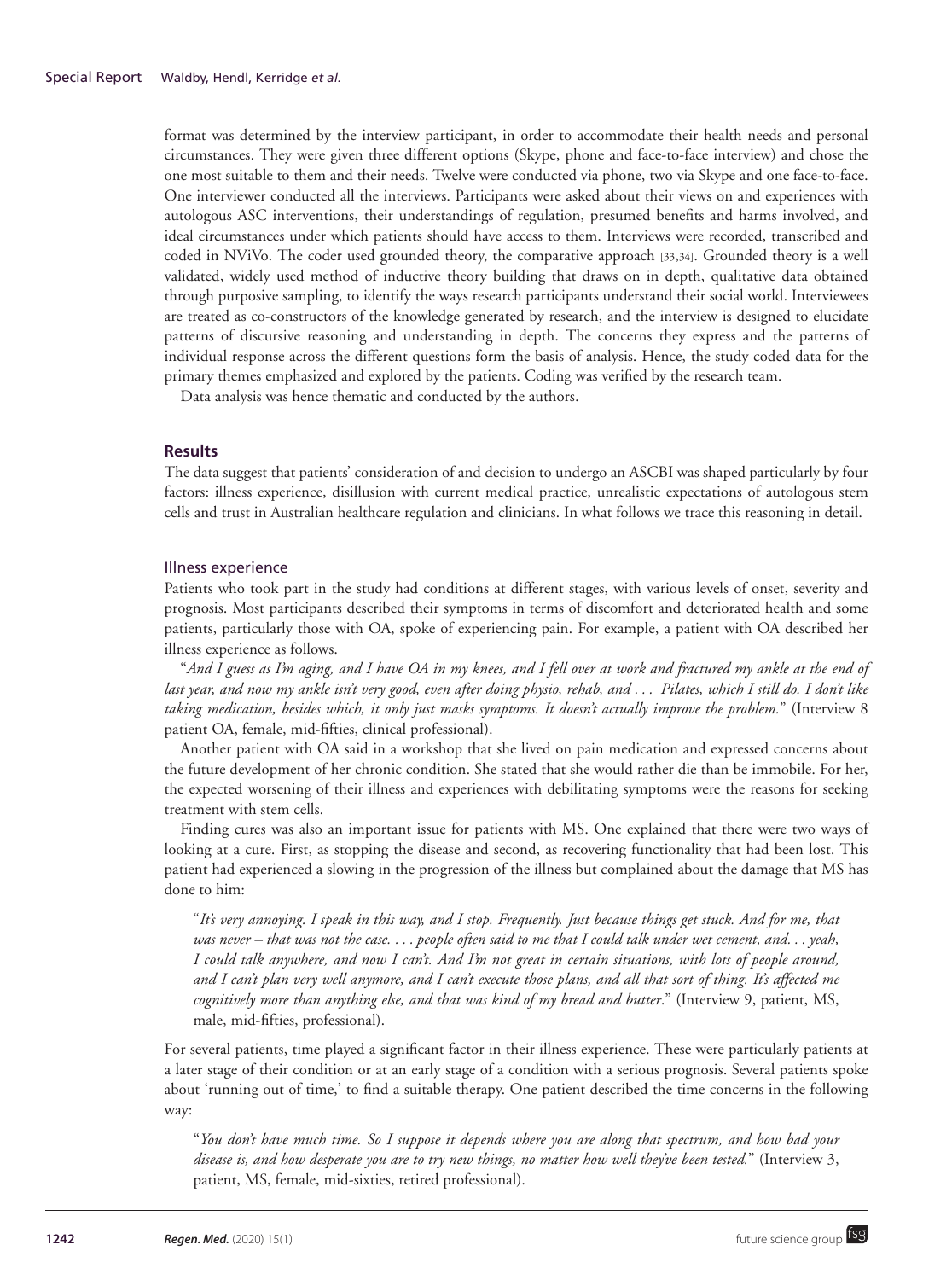However, a few participants did not share this concern, due to the early stage of their condition or access to effective medication. These patients saw their situation as fortunate. This included several patients with MS who felt that they were 'doing fine,' especially because they had access to the medication they needed. Nevertheless, these patients acknowledged the possibility that they might arrive at a difficult point at a later stage of their illness.

"*I'm very well at the moment, I'm not looking for anything. I don't need it, I'm traveling very well, but if I was in a bad way, I'm damn sure I'd be out there, digging around to find out what other alternatives there might be.*" (Interview 3, patient, MS, female, mid-sixties, retired professional).

Some of these patients were keeping themselves updated on new developments with autologous stem cells, usually through the newsletters of patient advocacy organizations such as MS Research Australia.

# Dissatisfaction with standard medical practice

Patients were particularly interested in autologous stem cells due to their disillusionment with current standard medical practice. The disillusionment had several aspects. First of all, some patients were concerned with the absence of standard therapies available for their condition. This problem was discussed by patients and a carer in the workshop with respect to MND, for which no standard medical therapy is currently available. Some participants viewed autologous ASCBIs as their only option. Here we can see a similar desire for agency, a desire to do something, evident in the experiences of patients who travel overseas described in the literature review.

Second, many patients wanted better therapies than those currently available to them in the Australian healthcare system. A patient with arthritis described her view of knee replacement:

"*From what I gather, they last about ten to fifteen years, so that would mean at my age I'd probably need to have another one done, if I live over 65, and I'm very active, and I'd like to stay that way. And I don't know, it's very strange if I had a part of my body in me that wasn't actually me. So the possibility of not having to do that is really appealing*." (Interview 11, patient, arthritis, female, early fifties, professional).

Patients especially desired less invasive solutions for their conditions than surgery. This was mentioned by several patients with OA, who were concerned about the health implications of knee or hip replacement and wished to avoid surgical interventions. One woman expected that she might need a lung transplant in the near future and said that she would prefer stem cell therapy. In most cases, and despite the wide use of liposuction in ASCBIs, patients assumed that having a transplant of their own stem cells would be less invasive than many standard medical treatments, an assumption we discuss in detail below.

Another patient complained about the long waiting lists for knee or hip replacements. She explored treatments for her knees and reported:

"*I was told . . . that it was an 18 month to two years waiting list for knees. And you get people my age, getting older, and have knee problems, and they can't get any relief because – well, I've got a girlfriend who's been waiting for a least four or five years for a knee, because she has problems with her knee, and they keep telling her she's too young to have a knee replacement.*" (Interview 13, patient, tear in the meniscus, female, mid sixties, retired from a job in the education sector).

She reported that while she was consulting surgeons, she met a friend who had knee problems, yet was walking properly. When she asked her which treatment she had, the friend told her about stem cell 'therapy,' which she subsequently decided to try.

Overall, the absence of standard therapies, or a dislike or distrust of those available, was seen by many as a major reason to explore novel clinical procedures. For example, a patient with MS who did not find autologous ASCBIs exceptionally appealing noted:

"*Well, they're not necessarily more attractive, but at the moment, nothing else is really working, so I think everything should be investigated.*" (Interview 3, patient, MS, female, mid-sixties, retired professional).

Patients also raised the issue of desperation. This issue was most emphasized by patients suffering from pain, which they perceived not only as a symptom of their condition but also as an effect of unsatisfactory standard medical treatment. One patient in chronic pain, when asked if unproven interventions ought to be offered to patients, said: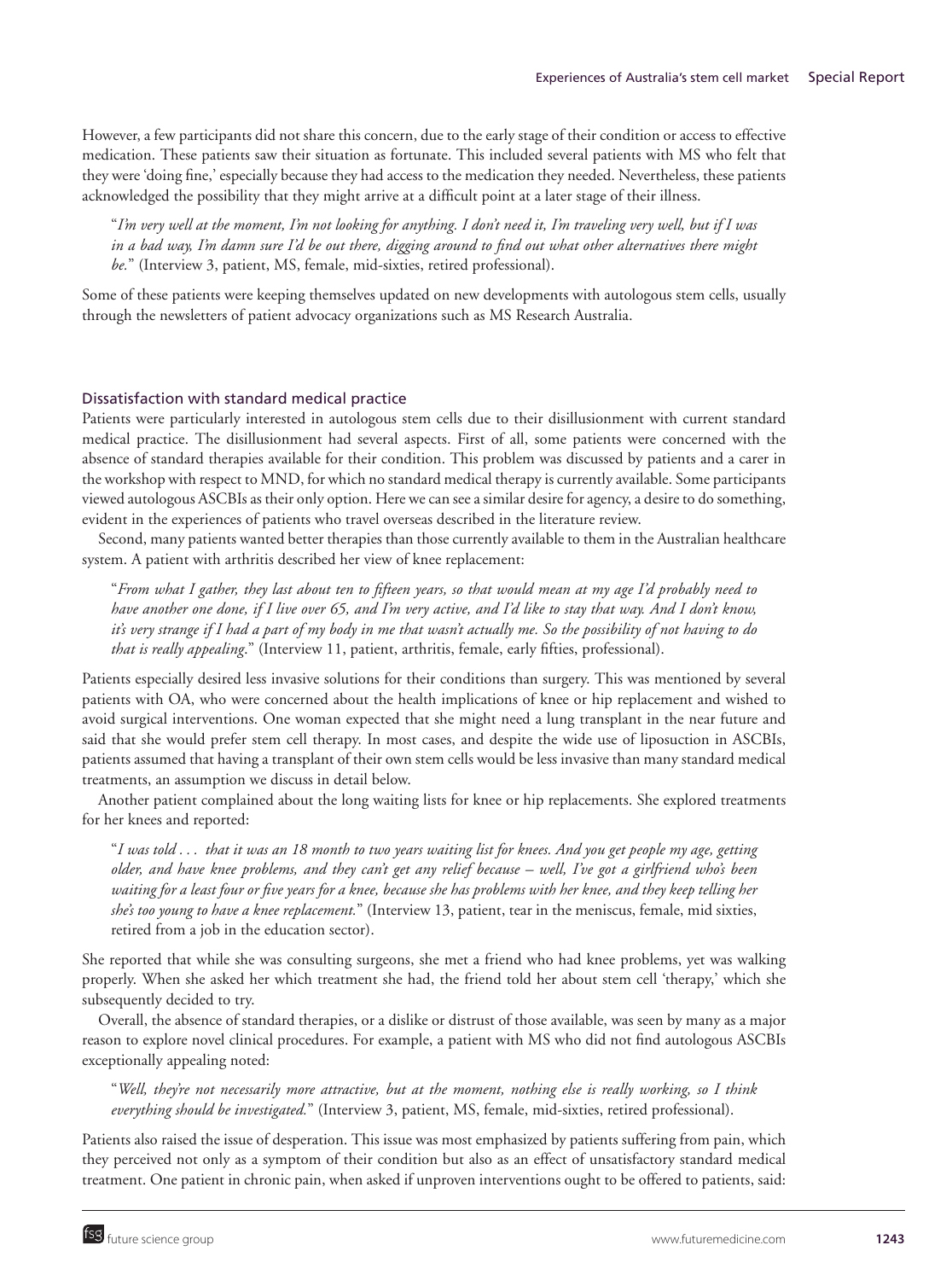"*No, I don't think totally unproven. No. Not at all. Unless you're totally desperate, and then I'd put my hand up! (laughs). . . and I can imagine somebody . . . being treated with morphine year after year, if they were promised something in Moscow, I could understand them going to Moscow! (laughs) I wouldn't, but I could understand somebody being totally desperate and trying anything.*" (patient, back problem, male, mid-seventies, self-employed).

Some patients expressed concerns that the lack of access to standard care, or unpalatable standard care, combined with patients' illness and desperation might place patients in a vulnerable position. Both interviewees and workshop participants expressed concerns about these issues in the discussion.

We can see that these domestic patients share some of the drivers and concerns evident among patients who sought overseas ASCBIs: both groups feel compelled by a sense of dwindling time, narrowing options, and a desire for alternatives to what seems like an implacable, inflexible mainstream medical profession.

# Autologous stem cells as safe & beneficial therapy

Participants' interest in ASCBIs was shaped by a range of expectations about their perceived therapeutic effects. Some participants envisaged that procedures using their own stem cells would have significant healing powers. An interviewee argued that they were appealing because:

"*...it's coming from your own body. And the fact that it regenerates . . . It's like wound healing. If you get the right stuff, the wound actually builds itself up and you heal*." (Interview 8, patient, OA, female, mid-fifties, clinical professional).

An MS patient described the interventions as magical, albeit with a degree of irony, as she admitted she had no knowledge of how they worked.

"*They seem to be able to rebuild or recreate something you've lost.*" (Interview 3, patient, MS, female, sixties retired professional).

Even the more wary patients, those that expressed concerns about ASCBIs and had not sought them out, tended to equate autologous cells with safety, and the less sceptical equated them with a range of benign powers, particularly the capacity to 'naturally' regenerate oneself. One patient interviewed, a medical professional who had an autologous ASCBI for his knee OA and reported positive results, gave a very clear account of the line of reasoning, equating autologous cells with a number of benign and productive qualities. Asked to compare ASCBI with other interventions he stated:

"*[The] other option for OA is a knee replacement, so that's . . . you're putting artificial materials into your knee. It'll never be the same. It'll never have the same function. . . . so, autologous stem cell treatment is much more attractive than that. It's using your own body to regenerate itself. Putting stem cells from one area of your body into another area, and stimulating regeneration. So, you know. It's natural.*" (interview 12, patient, OA, male, early fifties, medical researcher).

Here, we can see that autologous cells are cast as less invasive, more natural, more effective and as self-regenerative, all in the same breath.

Several patients contemplating hip or knee replacements made similar equations – autologous cells would be less invasive, not 'foreign,' like prostheses, more natural:

"*you're using your own body's cells . . . for me, that is quite compelling*." (Interview 4, patient, OA, female, age and profession not supplied): "*It's very strange if I had a part of my body in me that wasn't actually me."* (Interview 11, patient, arthritis, female, early fifties, professional).

Some patients also framed the presumed easy nature of ASCBI in terms of time. Many of these patients envisioned that the intervention involved a one-off treatment, a quick fix. A patient with OA who wanted to avoid a knee replacement expected that stem cells would reduce convalescence:

"*There's no down time. You don't have to spend time in hospital, you don't have to have physiotherapy because you've had a knee replacement. You just go in, you have the injection, then you get up and you walk out, and you just get on with it.*" (Interview 13, patient, tear in the meniscus, female, mid sixties, retired from a job in the education sector).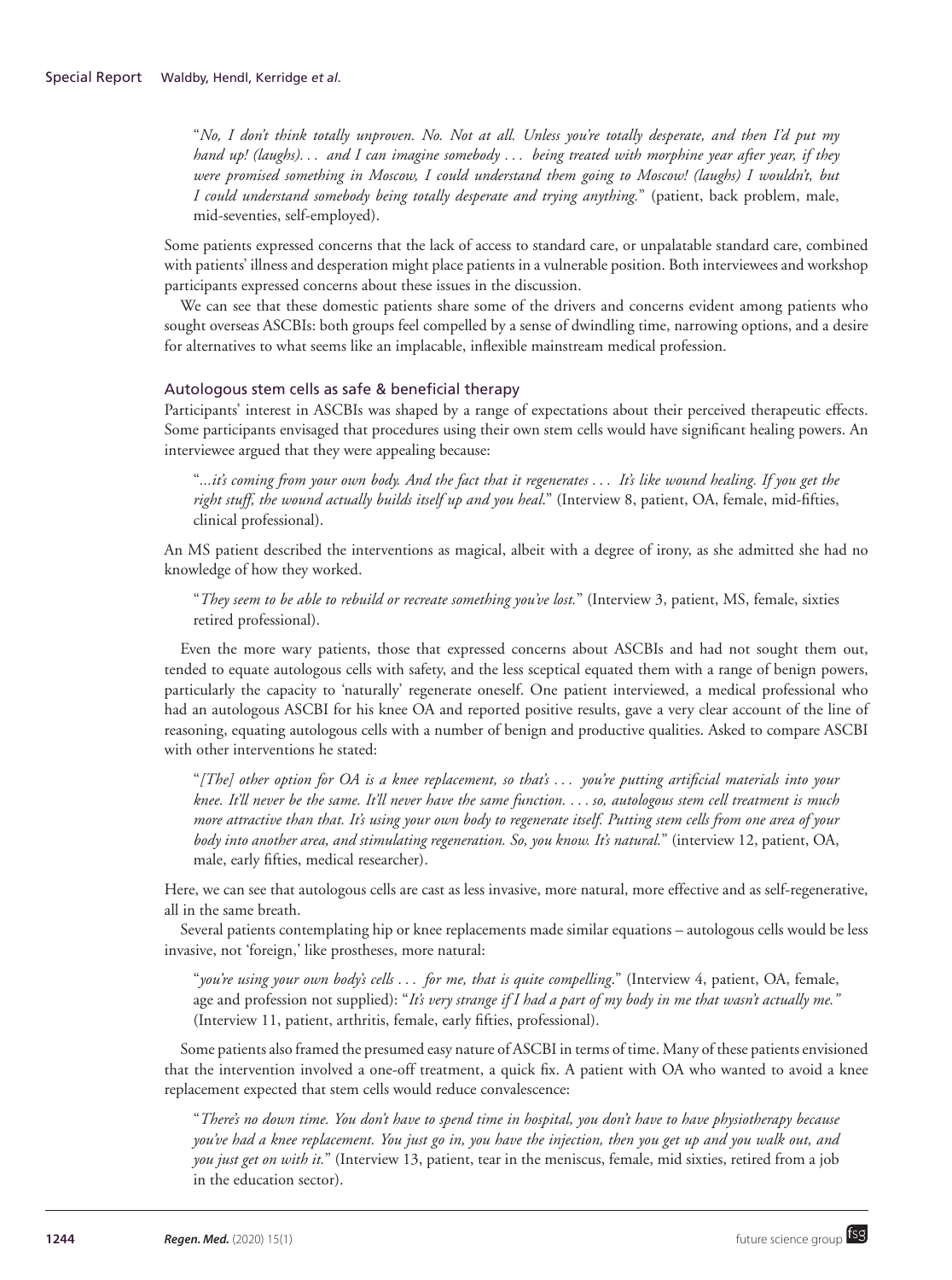On the other hand, a patient doubtful about the promise of autologous ASCBI shared her concerns about the lack of scientific evidence supporting their use:

"*And I think it sounds so permanent, you know 'stem cell'. Changing my stems! (laughs) Changing my cells! What a great idea! I think theoretically it sounds fabulous, but I think that the attraction to this sort of therapy would definitely be by people who are very unwell, and grasping at something that could potentially help them, give them some sort of assistance, some sort of hope. Sometimes hope is just the greatest thing to have . . . but it's a pity that there's nothing concrete out there.*" (Interview 10, patient, MS, female, early sixties, hospitality).

Another MS patient goes on to note that one of the potential risks of ASCBI is psychological harm related to false hope.

"*[Patients are] putting their hopes on the line, and if it doesn't work or it gets worse, yeah, people can get depressed and it can affect their mental health*." (Interview 5, patient, MS, female, early forties, stay at home mother).

Another concern raised by some participants related to financial harm, given the high cost of the interventions and the lack of evidence supporting their use.

"*Vulnerable people might be wasting money on things that have no scientific evidence whatsoever*." (Interview 1, patient, MS, female, early thirties, PhD student).

The general equation of ASCBI with safety, regeneration and beneficence derives from a number of sources. Patients received most information about these interventions from popular media, patient advocacy groups and from other patients, as well as the websites of the clinics themselves. Several patients mentioned that they have come across media stories framing ASCBI as the latest scientific development and a new promising therapy. Some of these stories involved celebrities who had received treatment and expressed satisfaction with their health results. In other words, patients were strongly influenced by an ecology of marketing information that reinforced their impressions of the innovative, safe and effective nature of ASCBI. We examine this ecology, and the ways that the TGA exemption facilitates it, in the discussion section of the paper.

# Trust in Australian Regulation & Healthcare

The majority of the patients had not considered the regulation of these interventions. At the time of the interviews, most patients were unaware that they were neither regulated nor medically proven.

"*I understand that if it's being offered in Australia, it's passed some type of regulation. But I couldn't say anymore. My expectation is that you can't offer any medical service within Australia if there's not a government body that's approved that procedure.*" (Interview 14, patient, OA, male, mid-forties, manager).

More strikingly, this view was also shared by a patient who worked as a medical researcher at an Australian university. She actively explored ASCBIs for her condition, and stated that:

*"My presumption is that the types of treatments that go on in hospitals have gone through a certain TGA or equivalent.*" (interview 1, patient, MS, female, early thirties, PhD student).

When told that ASCBIs were excluded from regulation, she said:

"*I sort of feel that if I'm presenting myself to a doctor, that all the treatments that they provide are going to be regulated. So that would be my assumption, walking in the door. It surprises me that they're not. . . . That would seem to indicate to me that they [regulators] think there's somewhat of a lesser risk involved.*"

She was unconvinced that they were, in fact, lower risk, and had discontinued her pursuit of treatment.

It was clear in several of the interviews and in the workshop discussions that participants regarded good medical regulation as a specifically Australian quality. As one patient put it:

"*Well, I'm intrigued at why, in Australia, which has just got so many regulations, they're not regulated.*" (interview 3, patient, MS, Female, mid-sixties, retired professional).

Another patient, who had undergone an ASCBI stated that: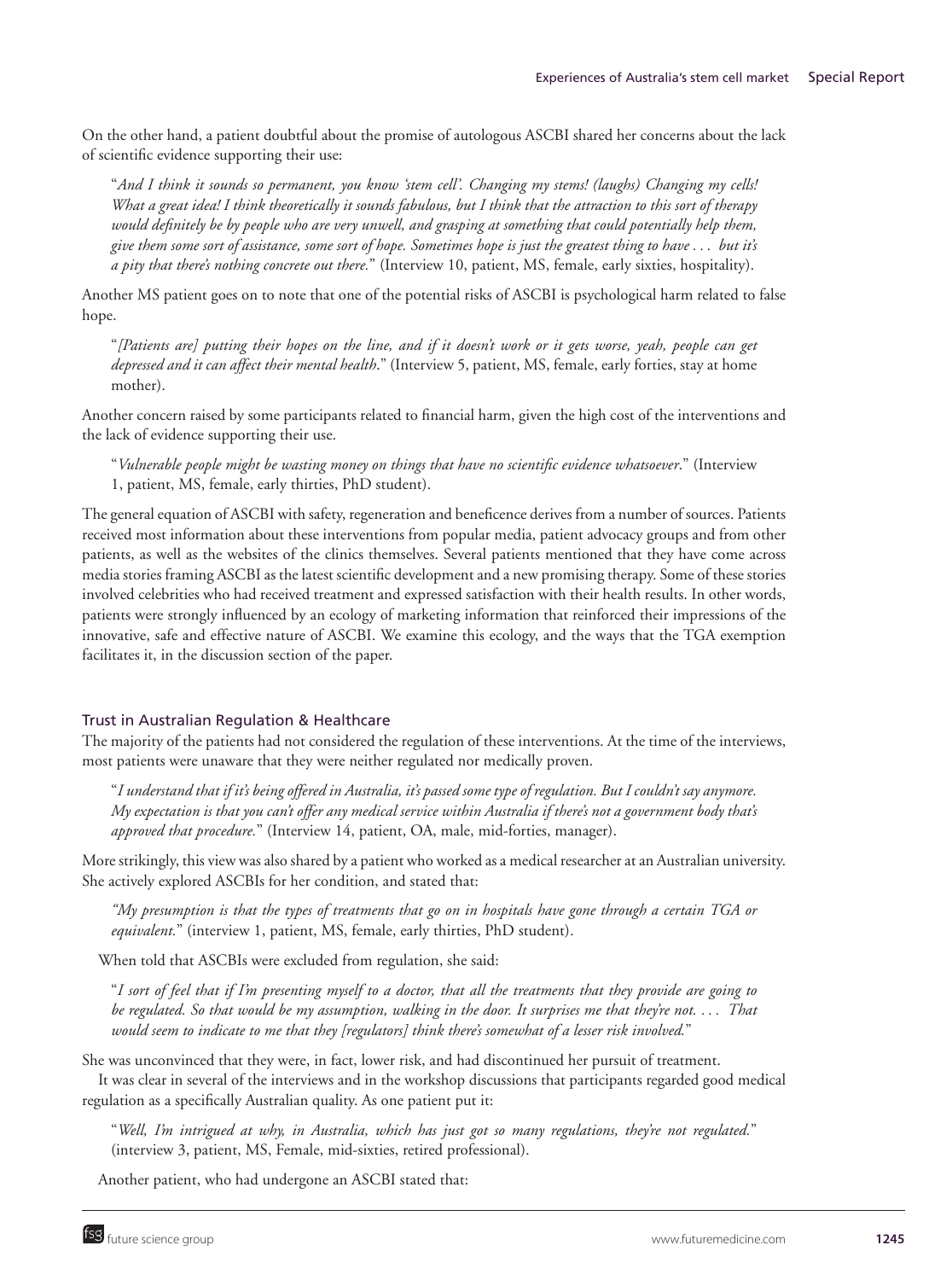"*I would never go overseas for a treatment: because I'd be really worried, and I wouldn't trust any doctor from overseas, or their regulations, but being in Australia, you think this will never, ever happen. You'd think this would never be allowed*." (Interview 7, patient, balance disorder, male, mid-thirties, tradesman).

He had agreed to the procedure under the impression that he was receiving a well-regulated and proven form of treatment.

It was evident that patients' assessment of the risks for ASCBI was strongly influenced by the location of clinics in Australia, rather than in a dubious international destination. They assumed that they would get a higher standard of care than patients undergoing ASCBI abroad, particularly in developing countries. As one participant put it:

"*if you go off to Russia to have that sort of stuff done, then you're in totally unregulated territory because you're outside of Australia.*" (interview 1, patient, MS, female, early thirties, PhD student).

A similar sense of safety, professional ethics and regulatory oversight was attributed to the Australian healthcare system more generally, and to the doctors who provided the ASCBIs. Many participants not only expected that interventions were regulated and approved, they also assumed that doctors were qualified to provide them and were genuinely well meaning and concerned with their patients' best interests.

*"There would be certain regulations that . . . doctors can't be cowboys and . . . that it's all done properly. I would like to know that whoever's performing the stem cell therapy or treatment, that they are reputable people."* (Interview 4, patient, OA, female, age and profession not supplied).

The extent of trust in the Australian healthcare system was illustrated by the many patients who, even after they were informed that ASCBI were currently unregulated in Australia, continued to assumed that authorities, such as the Medical Board of Australia, guarantee that clinicians do not provide untested or potentially unsafe procedures to their patients:

*"I've sort of – I suppose I trust our medical profession here, I trust our government to a reasonable degree. We're not a Third World country. . . We debate these things. I think we're very lucky to live in this country, and so I'm quite trusting of the safeguards that Australia puts in place."* (Interview 3, patient, MS, female, mid-sixties, retired professional).

Some participants acknowledged the existence of 'bad' stem cell providers, for whom they used terms such as 'cowboys' or 'charlatans.' As one patient put it:

"*[There are] unscrupulous physicians, I suppose, that are going to use autologous stem cell therapies for moneymaking, for profit, and not putting the patient first, and possibly doing procedures that's not their specialty, and hence, not evidence-based. So, that's the problem.*" (interview 12, patient, OA, male, early fifties, medical researcher).

He explained that these bad providers and 'incidents' that arose from the lack of TGA's oversight gave stem cell therapy a bad name. Nevertheless, he added, more stringent regulation would hinder research at a clinic with which he is affiliated, both as a patient and researcher. With more regulation, he claimed, the research would be "*nowhere near . . . the stage that it's at. It would be backward*."

Some participants implied that patients were responsible for identifying the 'good providers.' For example, one interviewee said that patients should be 'doing their own homework' and 'investigate reputable stem cell clinics.' In her view, "*if you're not prepared to do background checks, don't bother*" (Interview 4, patient, OA, female, no further demographic data). She said that the state should regulate 'pop-up clinics' but it was a person's choice whether they wanted to go forward with a procedure. Her view was that stem cell research and interventions were exciting innovations, and hence some degree of risk was to be expected.

Several patients also expressed views that suggested that they were inclined to trust stem cell providers over doctors providing standard therapy. In particular, they held the view that general practitioners and specialists do not want ASCBI to be promoted because they represent competition. As one patient clarified:

*"[] stem cells dump them [orthopaedic surgeons] out of a job and out of money, because you don't have to go into hospital and stay there, and you don't have to have a big operation on your knee or whatever it is, and you just go in and have the injection and you get up and walk out*." (Interview 13, patient, tear in the meniscus, female, mid sixties, retired from a job in the education sector).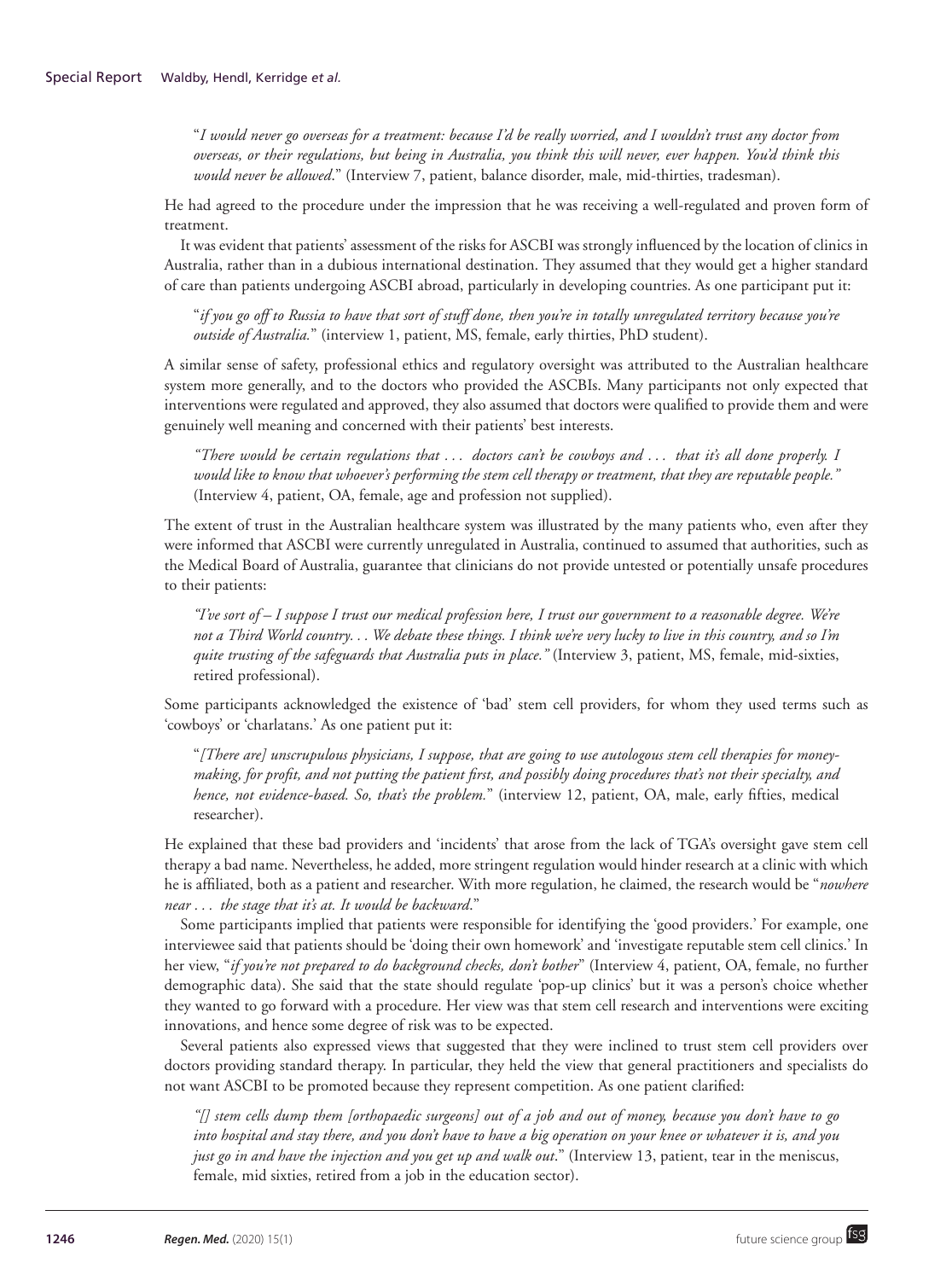However, a few participants had serious concerns about the Australian healthcare system and its permissive approach to ASCBI. These included a nurse who has searched for evidence supporting the interventions but did not find any convincing data, and a participant who expressed a strong suspicion that clinicians look after their own interests rather than those of their patients. One participant told of a particularly pernicious experience, one that had left him with significant harm. The provider offered the patient a discount from AUD\$12,000 to AUD\$3000, while emphasising that he was 'doing him a favor.' The clinic did not disclose comprehensive risk and efficacy information to the patient during the consent-taking process and the patient agreed to the procedure under the impression that it was regulated, clinically proven and safe. His account is striking because, first, it makes clear that he was not afforded an opportunity for properly informed consent. Second, it encapsulates precisely the way clinics leverage patients' presumptions about the regulation of clinical practice and medical ethics in Australia.

"*[The doctor] said, "Look, it fixes damage in your body. So if you've got damaged body parts, it will repair it." So I'm thinking, well, no other doctor's got help for me at the moment. I've been to see all the specialists, and this bloke's saying to me it's a hundred percent safe. Now, had he told me it wasn't a hundred percent safe and it was experimental, there's no way in the world I would have done it, because I'm quite a cautious guy, so I'm not going to go – that's why I consulted with him twice; because I was still in doubt that it was safe, but because he kept saying it was safe, and he is a doctor, I just believed him. You know what I mean? And especially being in Australia, I believed what he was saying to me.*" (Interview 7, patient, balance disorder, male, mid-thirties, tradesman).

Several other patients noted that they did not receive any information about possible risks. They had simply been told that it should work. The majority of study participants held the view that patients need to be given full and transparent information about ASCBI, including whether they are proven or not. On being made aware of the unproven nature of treatments, several participants expressed concerns about the exploitative nature of such for-profit clinics. One patient noted the opportunity for providers to ramp up the number of interventions, each of which incurs a charge:

"*It's suggested that each treatment will do the trick, but when people come into it more, it's then suggested to them that they might need four or five treatments, and each treatment seems to be in the region of* \$*20,000.*" (Interview 2, patient, OA, female, age not provided, clinical professional).

When the issue of providers' conflict of interest was raised and discussed in workshops, many participants emphasized the need to protect vulnerable people, particularly because they invested trust in medical professionals. An interviewee stated succinctly:

"*It [should] come under the umbrella of any and every procedure, and not be pulled out*" and said, "*Well, it's your cells, therefore it's your problem.*" (Interview 2, patient, OA, female, age not provided, clinical professional).

As participants assumed that autologous ASCBI were regulated, most of them also assumed that they were a proven therapy. As one patient who has undergone an [unproven] ASCBI in the USA put it:

"*I felt reassured that there was a basis for it, there was a sound medical basis for it.*" (Interview 15, patient, back problem, male, mid-seventies, self-employed).

Only a handful of participants were aware of the absence of medical evidence for the safety and efficacy of autologous ASCBI for their particular conditions.

# **Discussion**

We can see in the interviewees' accounts that they rely on a set of presumptions about the regulatory environment and protections, which they assume are intrinsic to the Australian healthcare system and health product market. They trusted in the efficacy and proven status of ASCBI, and as patients, they assumed they were protected from opportunistic medicine by a rigorous and uniformly applied national regulatory armature. The clinics' capacity to recruit patients prepared to undergo unproven treatments depended directly on these presumptions.

This trust led many patients to put possible concerns aside, and to consider or enter into interventions that several note they would never contemplate if they were offered in another country. Patients formed the intention to seek treatment in Australian stem cell clinics precisely because they were not overseas. Traveling to Russia or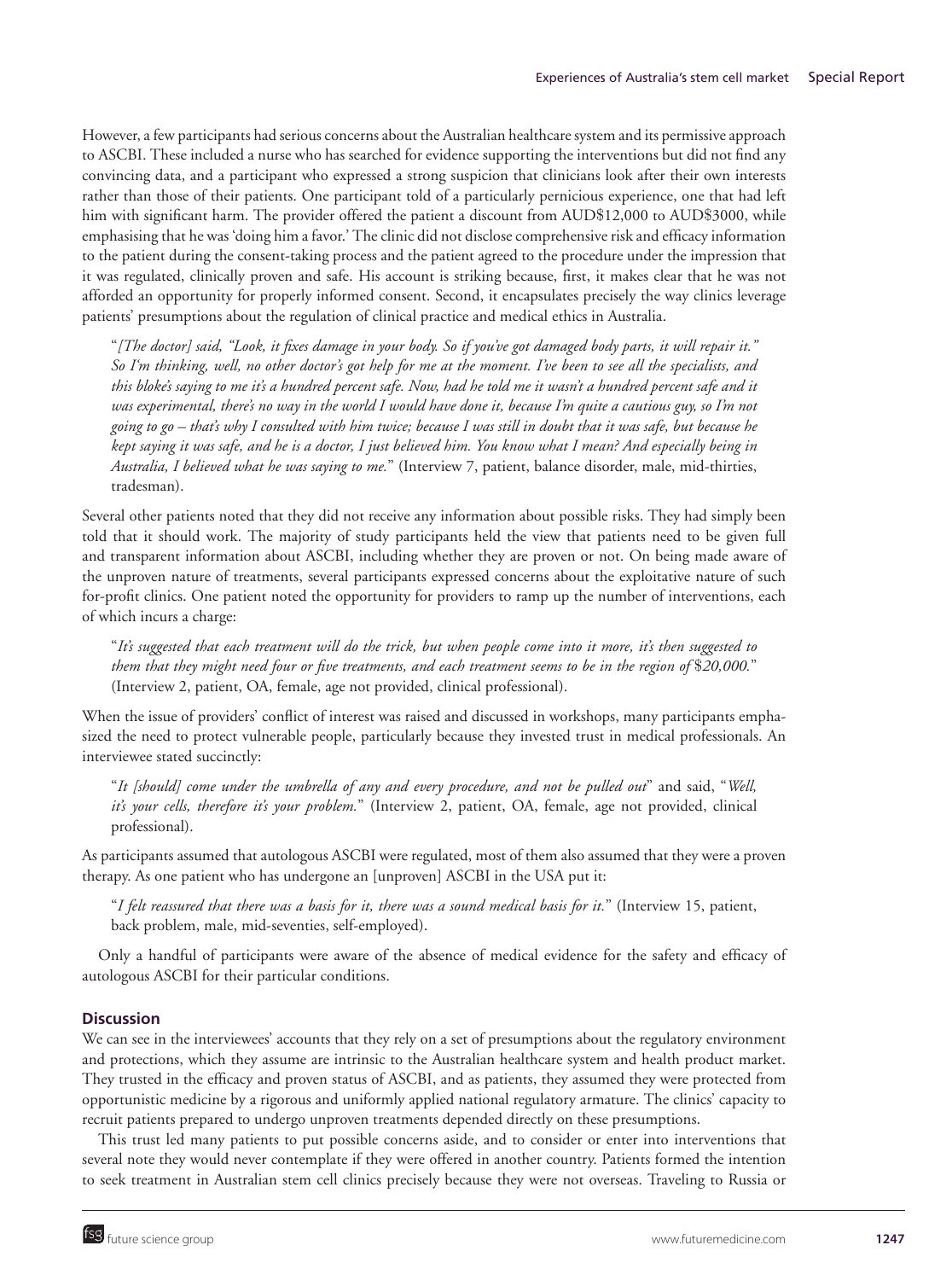China or the Cayman Islands was regarded as dangerous, exploitative, and a destination for the desperate and vulnerable. ASCBI at home, on the other hand, were attributed with a high degree of safety, and the providers were attributed with expertise and empathy. These assumptions prevailed despite the fact that patients often described an opportunistic and poorly qualified element among clinical providers, who were prepared to neglect broader principles of informed consent in order to secure a paying customer. Under Australian law [35], and codified by the National Law and the Australian Medical Board guidelines [36], health practitioners have a duty of care to the patient to provide them with information about the material risks of having and not having an intervention, and to compare it with other available treatments. However, the patients' accounts suggest that Australian providers fail to observe this duty in most cases, and instead clinicians made unfounded claims about the safety and efficacy of the interventions. So, we can see that the stem cell industry leveraged the trust Australians have in health regulation, while at the same time operating in a space undisturbed by effective regulation.

The use of DTC websites meant that clinics could purvey their interventions as safe, proven, benign and natural, without the need for peer-reviewed research, clinical trials or any other mandated standard of clinical evidence. In our analysis of websites marketing ASCBI [37], we found that clinics were adept at using what Sipp *et al.* (2017) have termed 'tokens of legitimacy' [9]. These tokens give a veneer of scientific credibility to unsupported claims about the risks and benefits of ASCBI, including registrations of phantom clinical trials on unmoderated registration websites, membership of professional associations that are in fact industry advocates, and reference to unrecognized forms of medical expertise, for example, 'stem cell specialists.'

The power of such marketing is evident in the wide acceptance, among even the more critical study participants, of the qualifications of providers and of the ground-breaking nature of the interventions on offer. Prior to extended discussion in the workshops and interviews, participants were largely persuaded that ASCBI were more efficacious than other available treatments, or at minimum, would be worth considering as an alternative. The autologous nature of the interventions was pivotal here. In their accounts, patients considered autologous procedures as intrinsically safe. The cells' status as 'self' tissue was associated with a natural and minimally invasive treatment, and with easy recovery. Autologous tissue delivered by injection was favorably contrasted with donor tissues and medical devices, with risks of immune suppression and waiting lists, and with surgery: invasive, risky and involving long recover times.

More broadly, the portrayal of ASCBI on clinic websites and in other areas of mass and social media builds on popular associations of stem cells with self-regeneration and the miraculous reversal of ill-health [38]. The clinics could benefit from a broader ecology of information and popular understanding that predisposed patients and carers toward an optimistic view of ASCBI. In contrast, the study results suggest that expert information about the unregulated and unproven nature of these interventions was not easily available, even to well-educated professionals.

# Limitations of the study

Our study findings are based on a small sample. While small numbers of in-depth interviews are appropriate for qualitative methods, this nevertheless may limit the degree of generalizability of the findings. The poor health of patients seeking ASCBI also limited the range of medical conditions experienced by our sample. The use of different technologies for interview (Skype, telephone, face to face) may have influenced interactions between interviewer and interviewee.

## **Conclusion**

The TGA exemption of autologous cells and tissues from regulatory oversight opened up the way for opportunistic providers to colonize the public domain with unfounded claims and develop a lucrative market of paying patients. It is evident that health consumers need better access to reliable information about the relative risks and benefits of autologous ASCBIs. Currently, they have only access to passive information that is available on the websites of publicly funded institutions, such as Stem Cells Australia, and patient advocacy groups. To promote more informed decision making, dedicated funding is needed for support centers that patients can contact and receive information in a timely and responsive manner. Furthermore, ongoing review of the new TGA regulations is needed to ensure they actually address the conflicts of interest evident in the sector, and guard against the exploitation of new loopholes, such as the 'hospital use' exception to continue operating business as usual. Review is also needed for the process that are meant to protect consumers from exploitation; namely, the lodging and following of complaints made to the Australian Competition and Consumer Commission, the Medical Board of Australia and other professional governance agencies.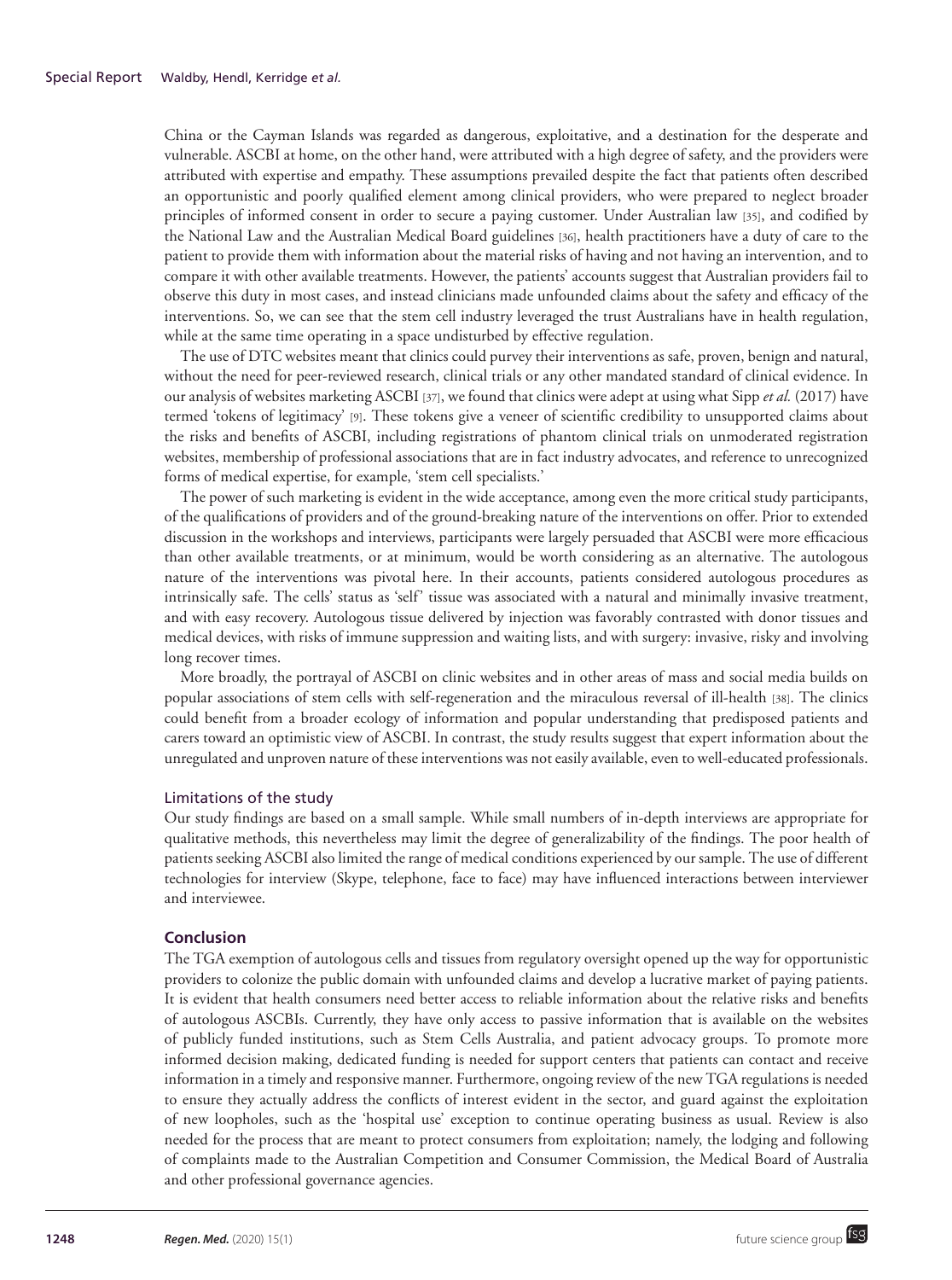# Executive summary

- This study investigates the knowledge, understanding and experience of patients and prospective patients as they interact with the direct-to-consumer market for unproven stem cell-based interventions in Australia.
- It provides an account of the development of a poorly regulated autologous stem cell-based interventions (ASCBI) sector in Australia, and of recent attempts to improve regulation.
- The study is based primarily on interviews with 15 patients and carers, and also draws upon discussion conducted with patients, carers and family members (22 participants) in a workshop setting.
- The interviews identified four factors that led patients to consider or undertake an ASCBI: illness experience, disillusion with current medical practice, unrealistic expectations of autologous stem cells, and trust in Australian healthcare regulation and clinicians.
- The study finds that patients were not aware that ASCBIs were unproven treatments.
- It finds that patients reported a high degree of trust in the Australian regulatory environment, and assumed that the ASCBI clinics were properly regulated.
- It concludes that patients need better access to reliable information about the relative risks and benefits of autologous ASCBIs and ongoing review of the new Therapeutic Goods Administration regulations is needed to ensure they address the conflicts of interest evident in the sector.

### Financial & competing interests disclosure

This work was supported by an Australian Research Council grant (LP150100739). The authors have no other relevant affiliations or financial involvement with any organization or entity with a financial interest in or financial conflict with the subject matter or materials discussed in the manuscript apart from those disclosed.

No writing assistance was utilized in the production of this manuscript.

#### Ethical conduct of research

The authors have obtained approval for this project from the Human Research Ethics Committee at the University of Sydney. Consent has been obtained from the participants involved.

#### Data sharing statement

Due to privacy concerns associated with detailed qualitative data collected from a small sample of individuals, this data is not being shared. Further information about access to data can be obtained by contacting the corresponding author.

#### Open Access

This work is licensed under the Attribution-NonCommercial-NoDerivatives 4.0 Unported License. To view a copy of this license, visit http://creativecommons.org/licenses/by-nc-nd/4.0/

## **References**

- 1. Eliza B. Stem-cell experts raise concerns about medical tourism. *Lancet* 373(9667), 883–884 (2009).
- 2. Crozier G, Thomsen K. Stem cell tourism and the role of health professional organizations. *AJOB* 10(5), 36–38 (2010).
- 3. Brown C. Stem cell tourism poses risks. *CMAJ* 184(2), E121–E122 (2012).
- 4. Berger I, Ahmad A, Bansal A, Kapoor A, Sipp D, Rasko J. Global distribution of businesses marketing stem cell-based interventions. *Cell Stem Cell* 19(2), 158–162 (2016).
- 5. Regenberg A, Hutchinson L, Schanker B, Mathews DJ. Medicine on the fringe: stem cell-based interventions in advance of evidence. *Stem Cells* 27(9), 2312–2319 (2009).
- 6. Turner L. US clinics marketing unproven and unlicensed adipose-derived autologous stem cell interventions. *Regen. Med.* 10(4), 397–402 (2015).
- 7. Lysaght T, Lipworth W, Hendl T *et al.* The deadly business of an unregulated global stem cell industry. *J. Med. Ethics* 43, 744–746 (2017).
- 8. Therapeutic Goods Administration. Regulation of autologous cell and tissue products: Including so called 'autologous stem cell' therapies (2017). <https://www.tga.gov.au/media-release/regulation-autologous-cell-and-tissue-products>
- 9. Sipp D, Caulfield T, Kaye J *et al.* Marketing of unproven stem cell-based interventions: A call to action. *Sci.Transl. Med.* 9(397), eaag0426 (2017).
- 10. Trickett A, Wall D. Regulation of cellular therapy in Australia. *Pathology* 43(6), 627–634 (2011).
- 11. Bauer G, Elsallab M, Abou-El-Enein M. Concise review: a comprehensive analysis of reported adverse events in patients receiving unproven stem cell-based interventions. *Stem Cells Transl. Med.* 7(9), 676–685 (2018).